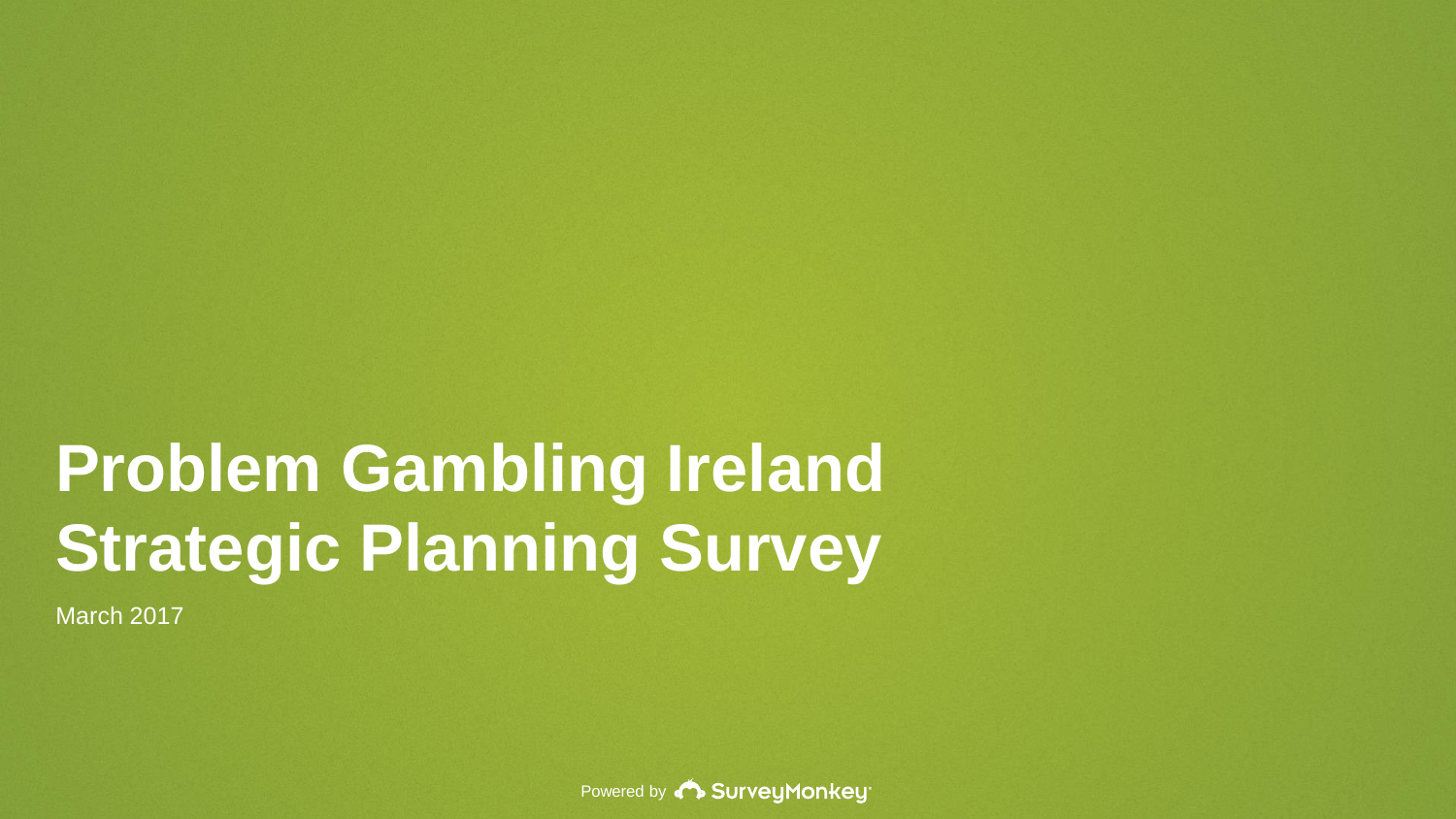# **70 Total Responses**

Date Created: Saturday, March 04, 2017. Date closed: Sunday, March 19, 2017

Complete Responses: 70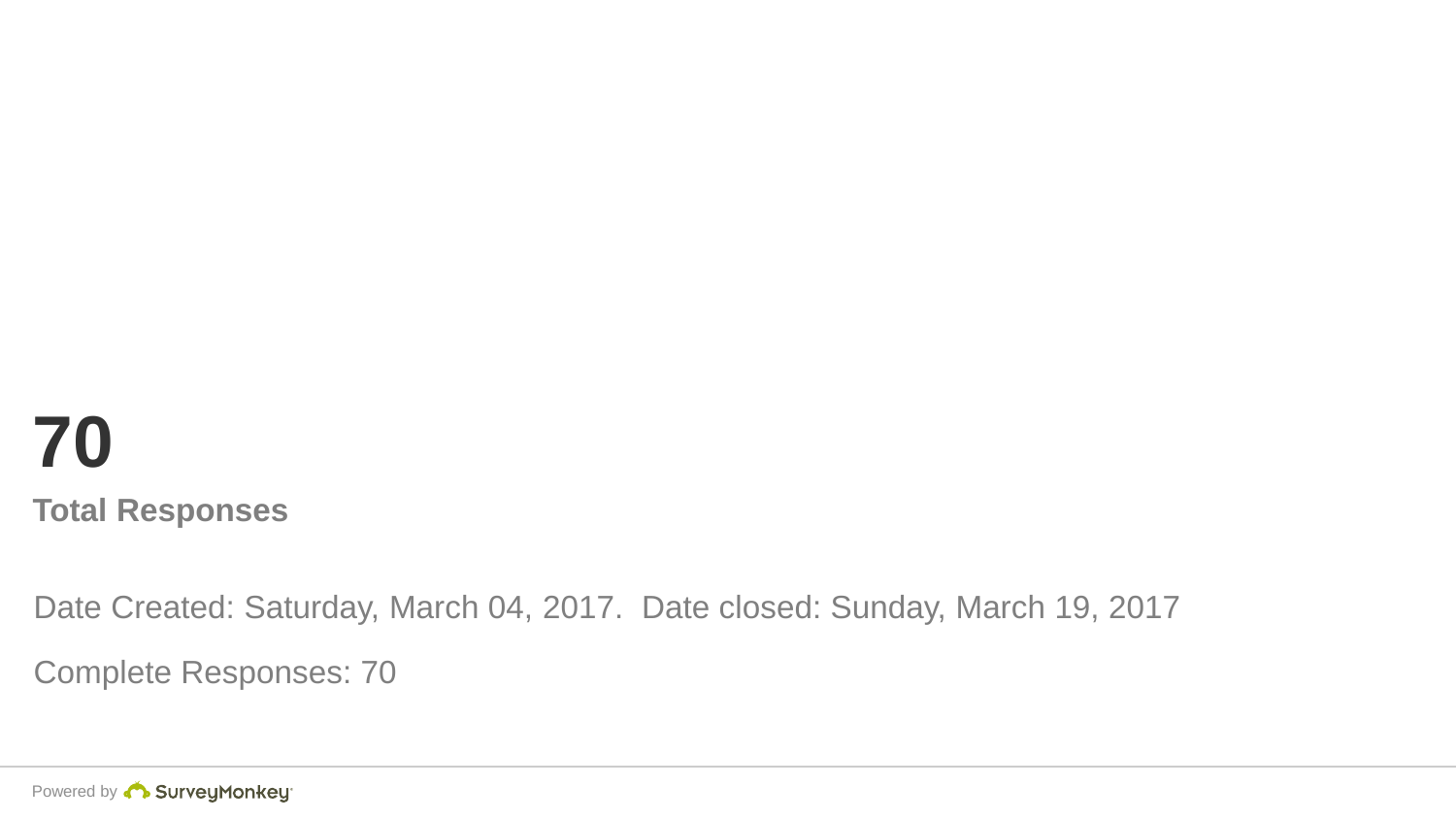# **Q1: I feel that I have a problem with controlling my gambling.**

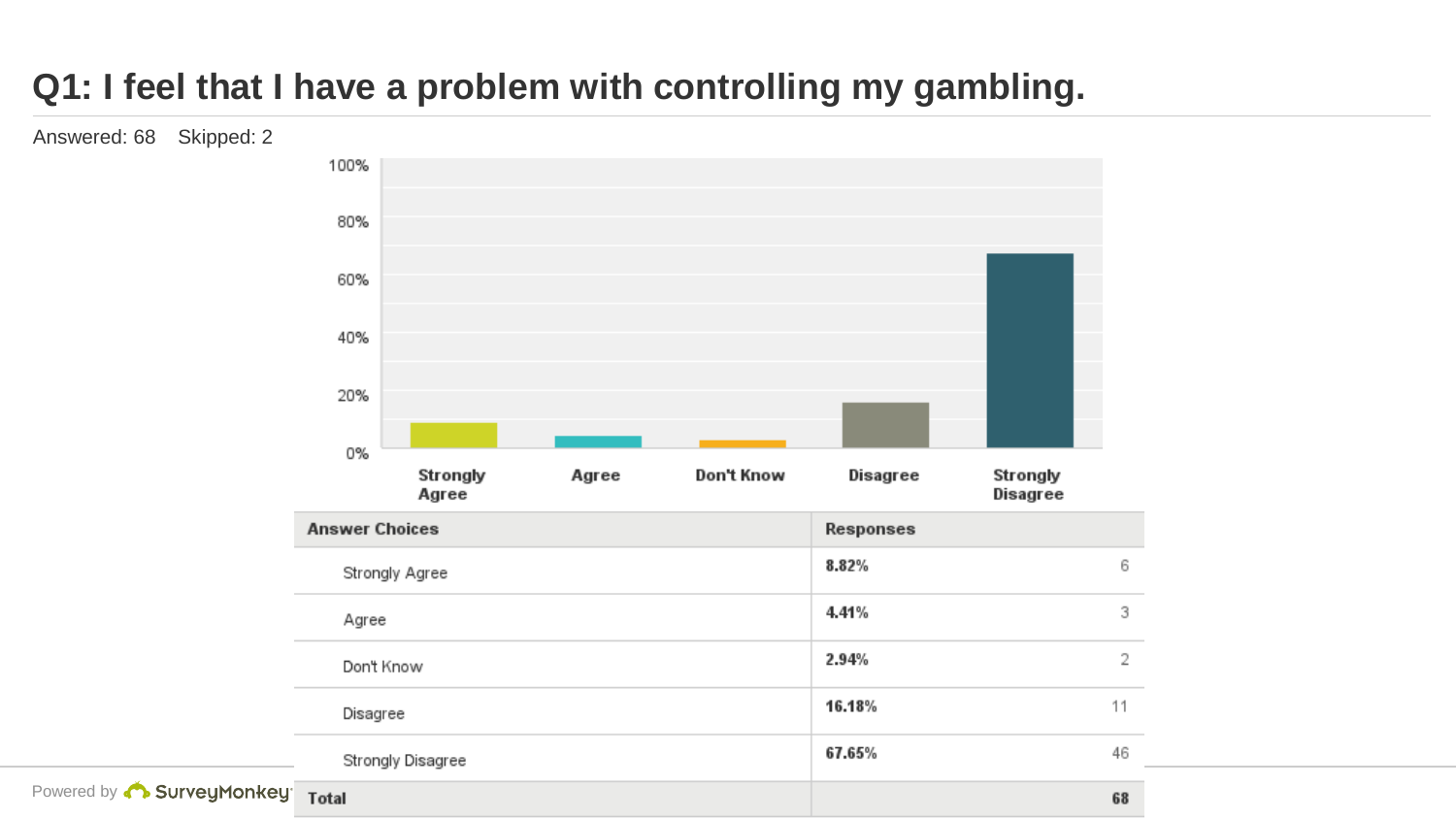# **Q2: I feel that a family member or friend may have a gambling problem.**

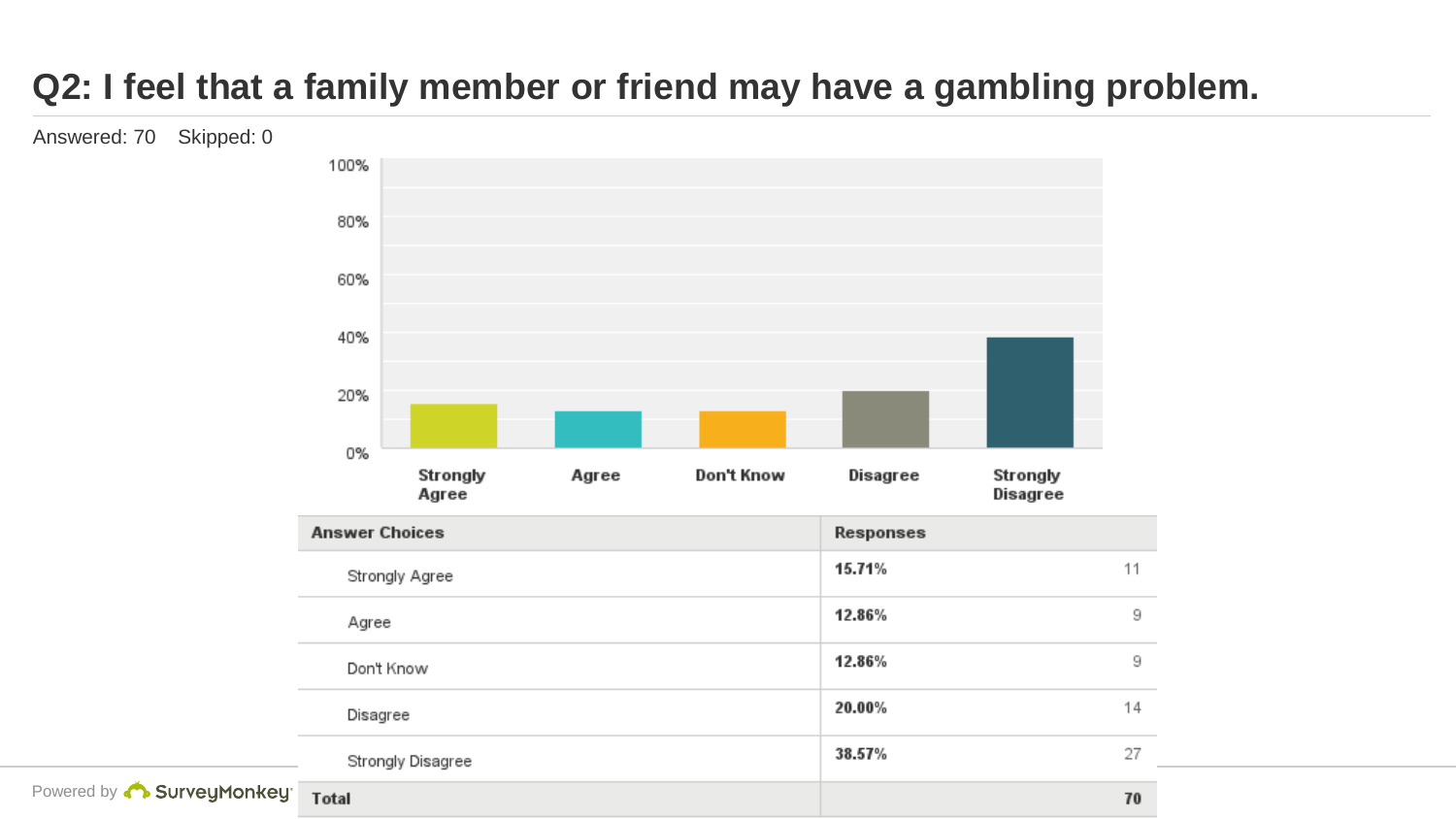#### **Q3: I feel that there are sufficient support services for problem gamblers in Ireland at present.**

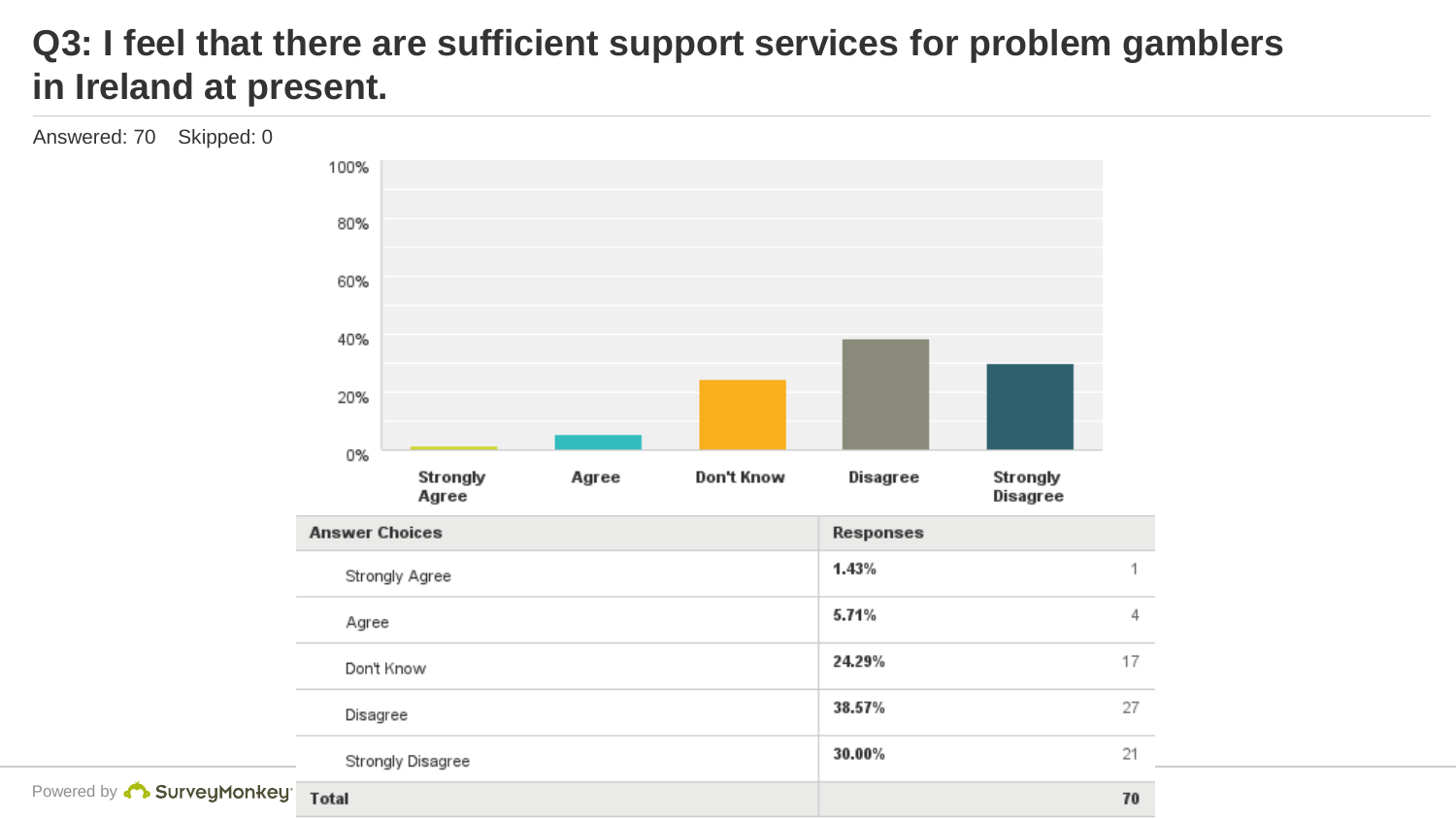#### **Q4: I feel that there are sufficient support services for family and friends of problem gamblers in Ireland at present.**

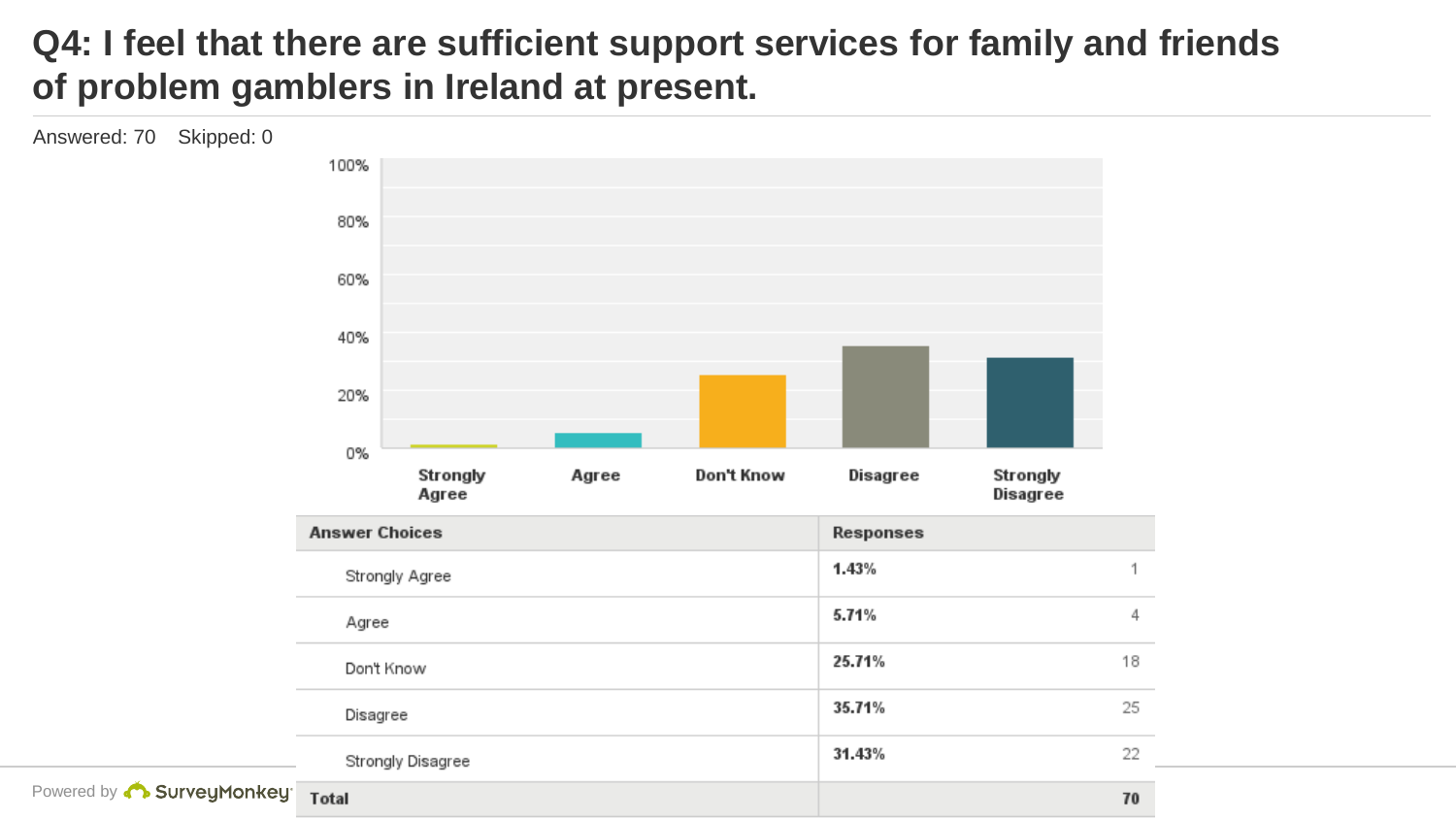### **Q5: Problem Gambling support services should be directly funded by the Gambling Industry.**

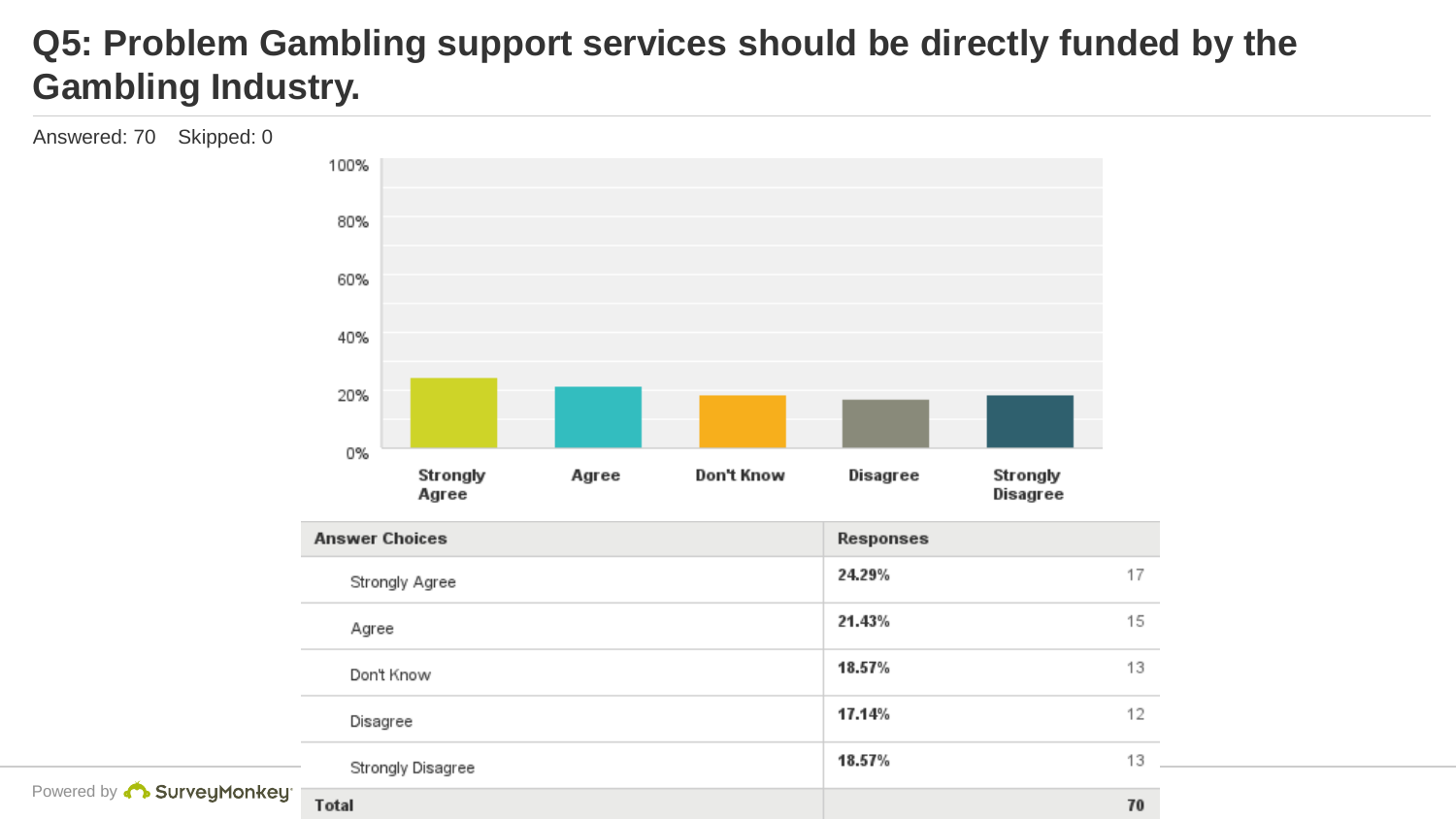## **Q6: Problem Gambling support services should be funded by a government levy on Gambling Industry income.**

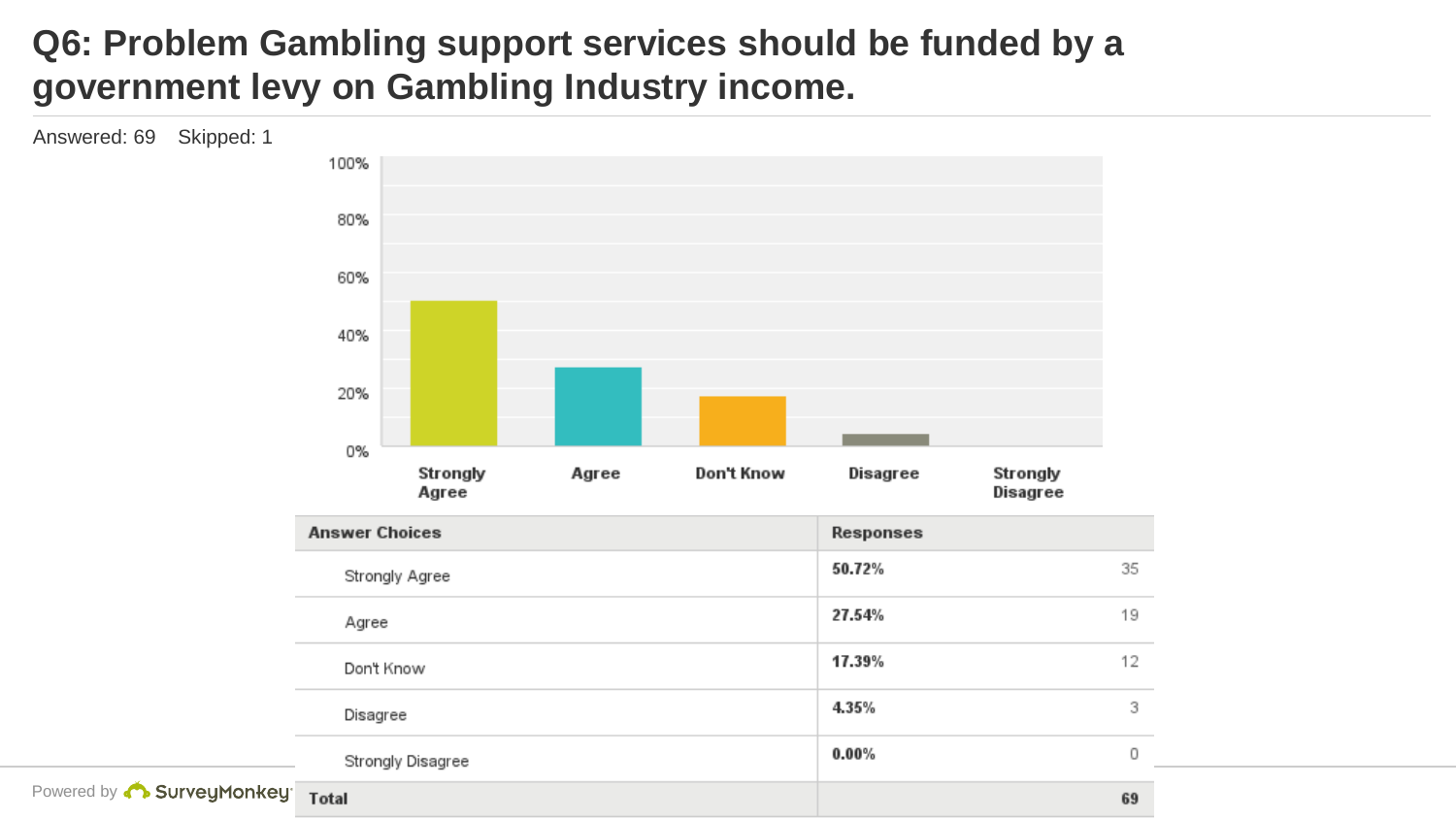#### **Q7: Gambling Harm Prevention Programmes should be available to Secondary School Students.**

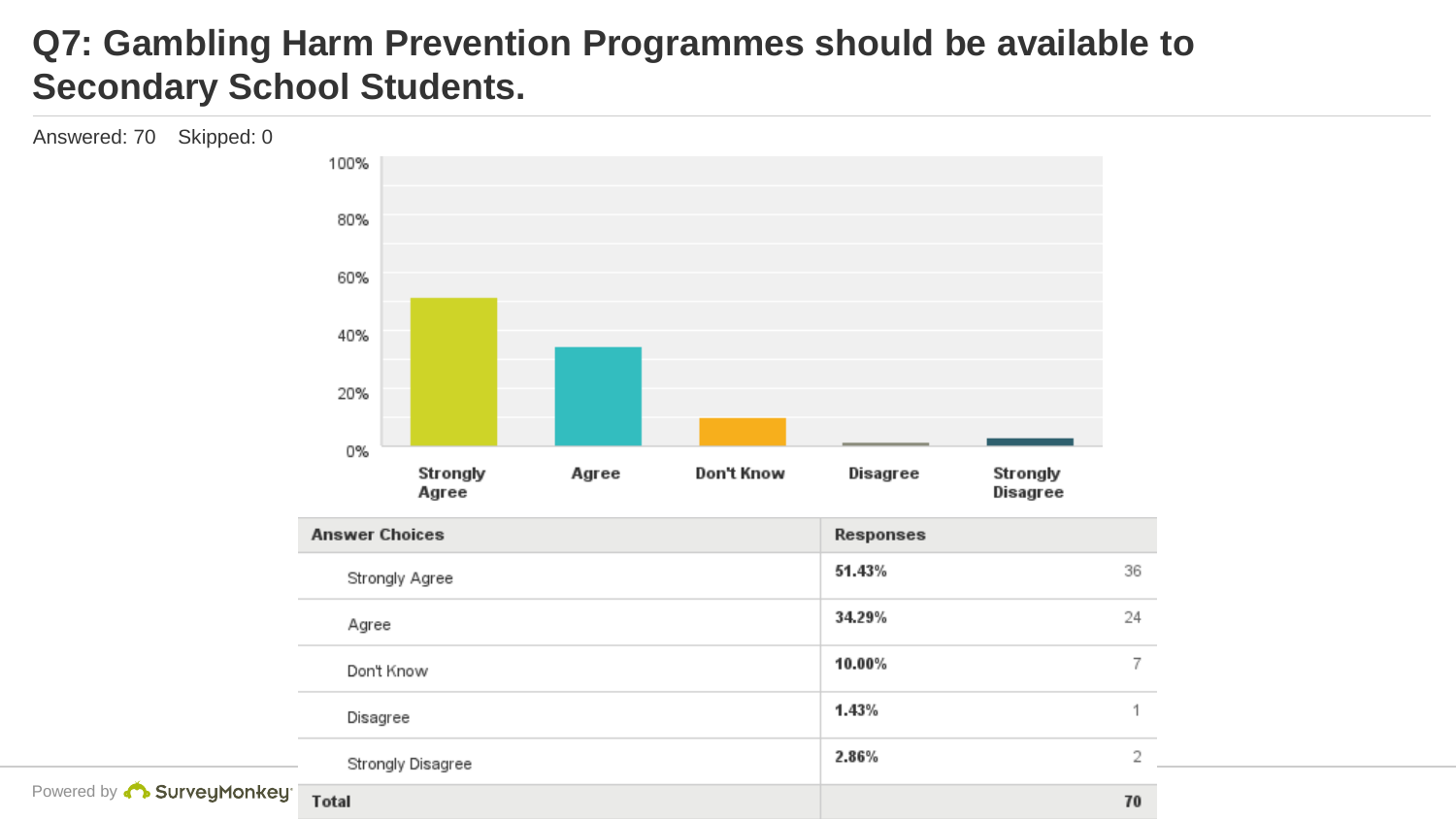#### **Q8: Gambling Harm Prevention Programmes should be available to Third Level Students.**

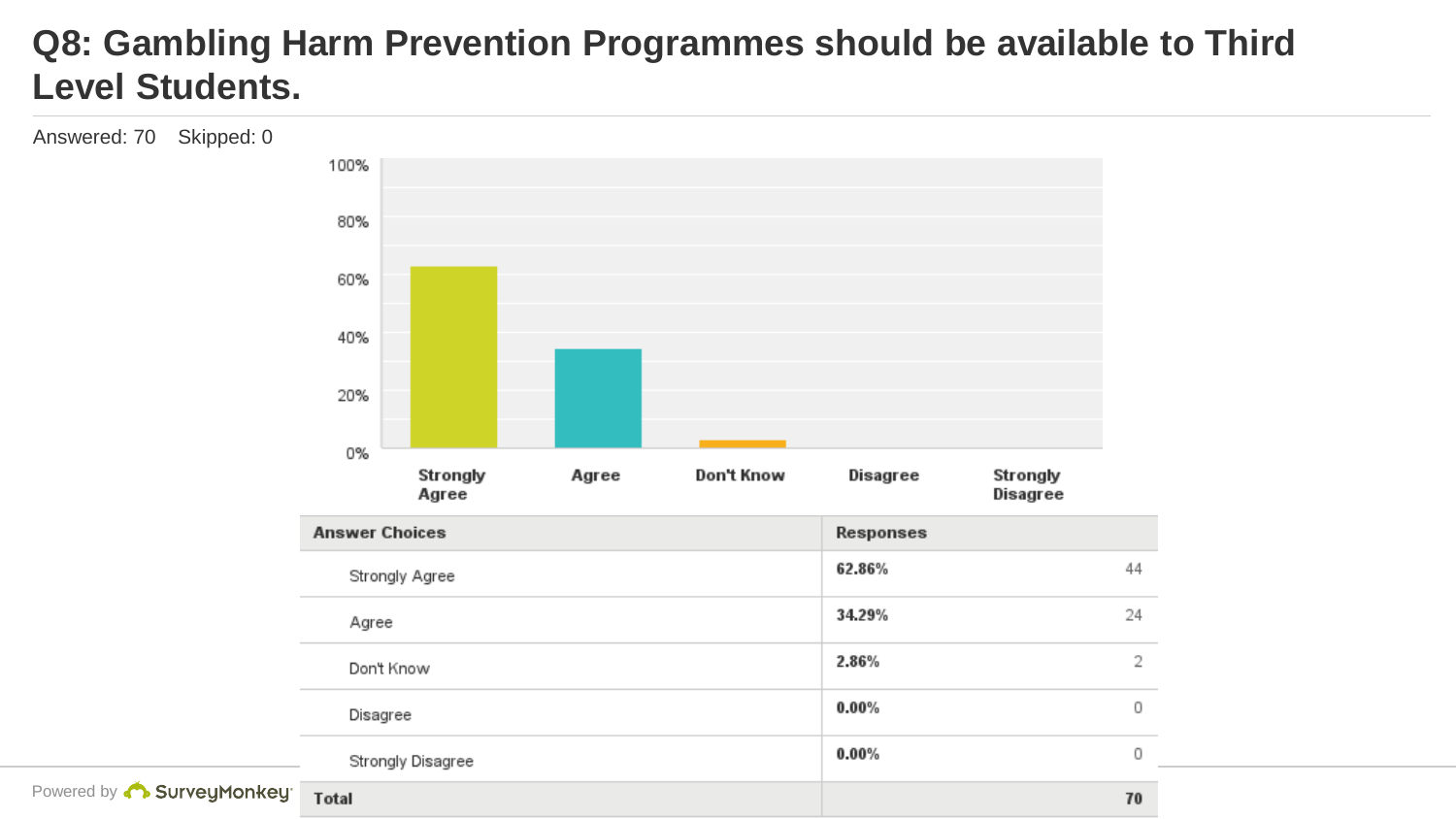## **Q9: Gambling Harm Prevention Programmes should be available in workplaces.**

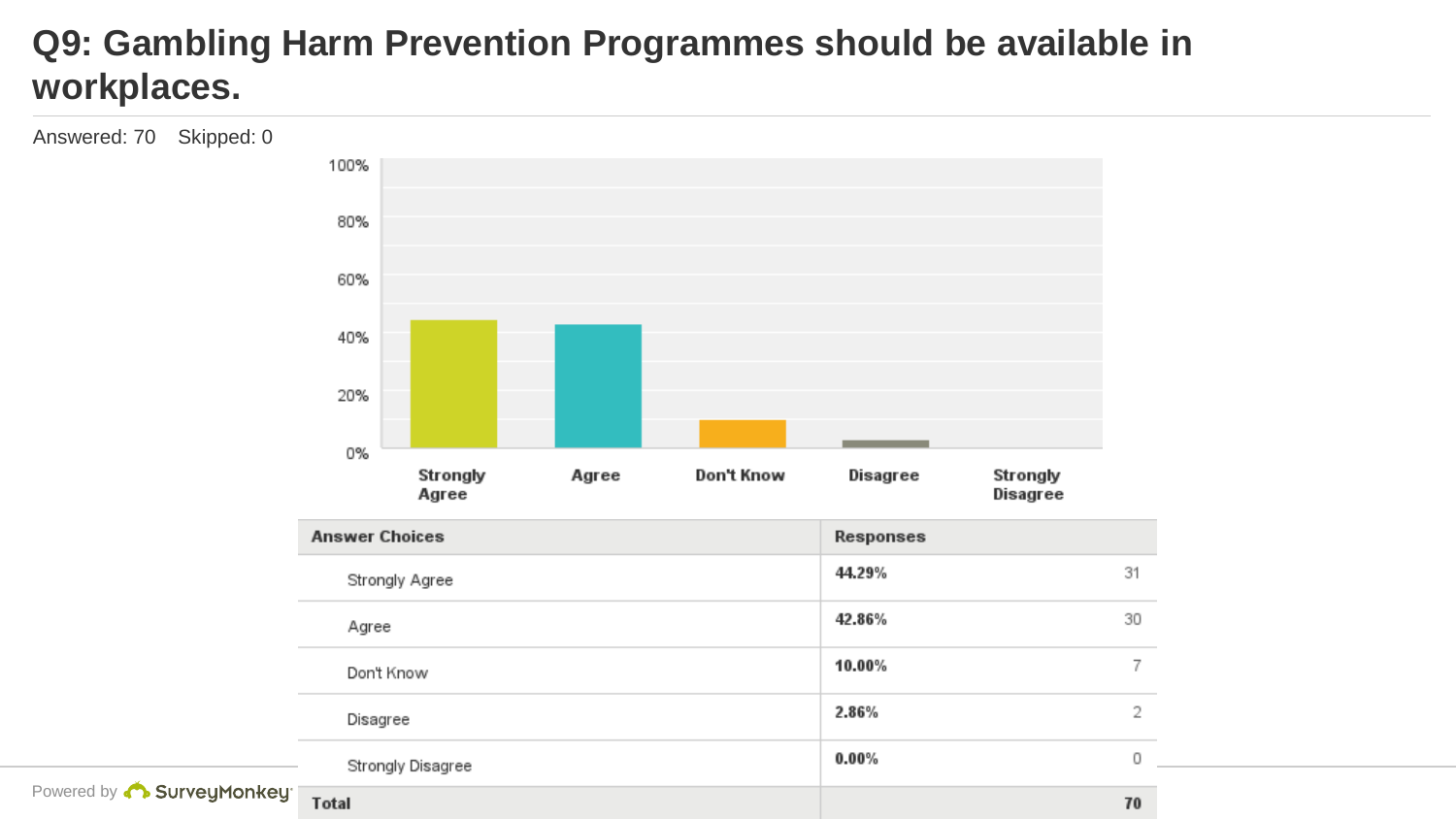# **Q10: Gambling Harm Prevention Programmes should be available to sports clubs.**

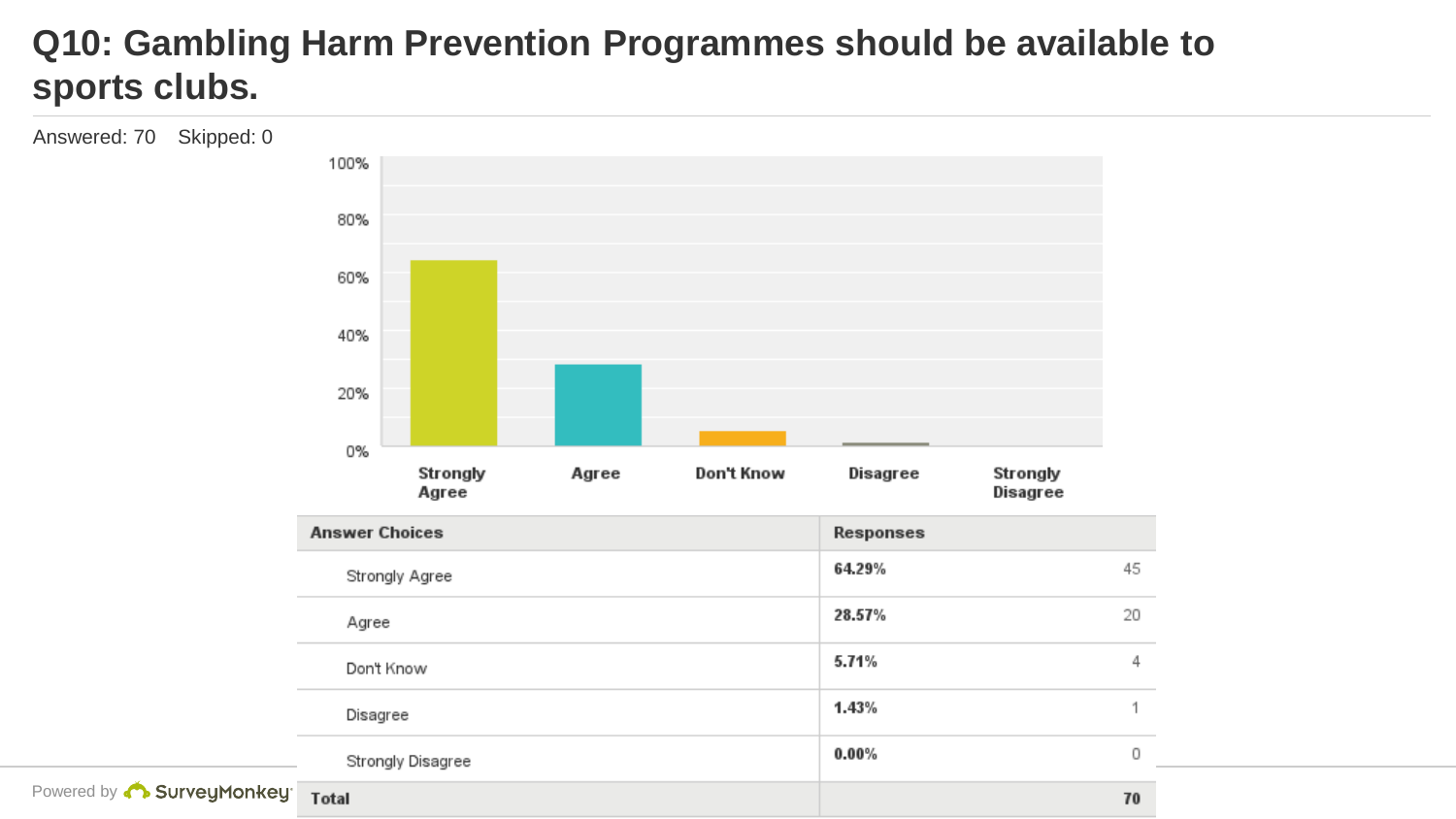#### **Q11: Specialised Residential Treatment services for Problem Gambling should be available in Ireland.**

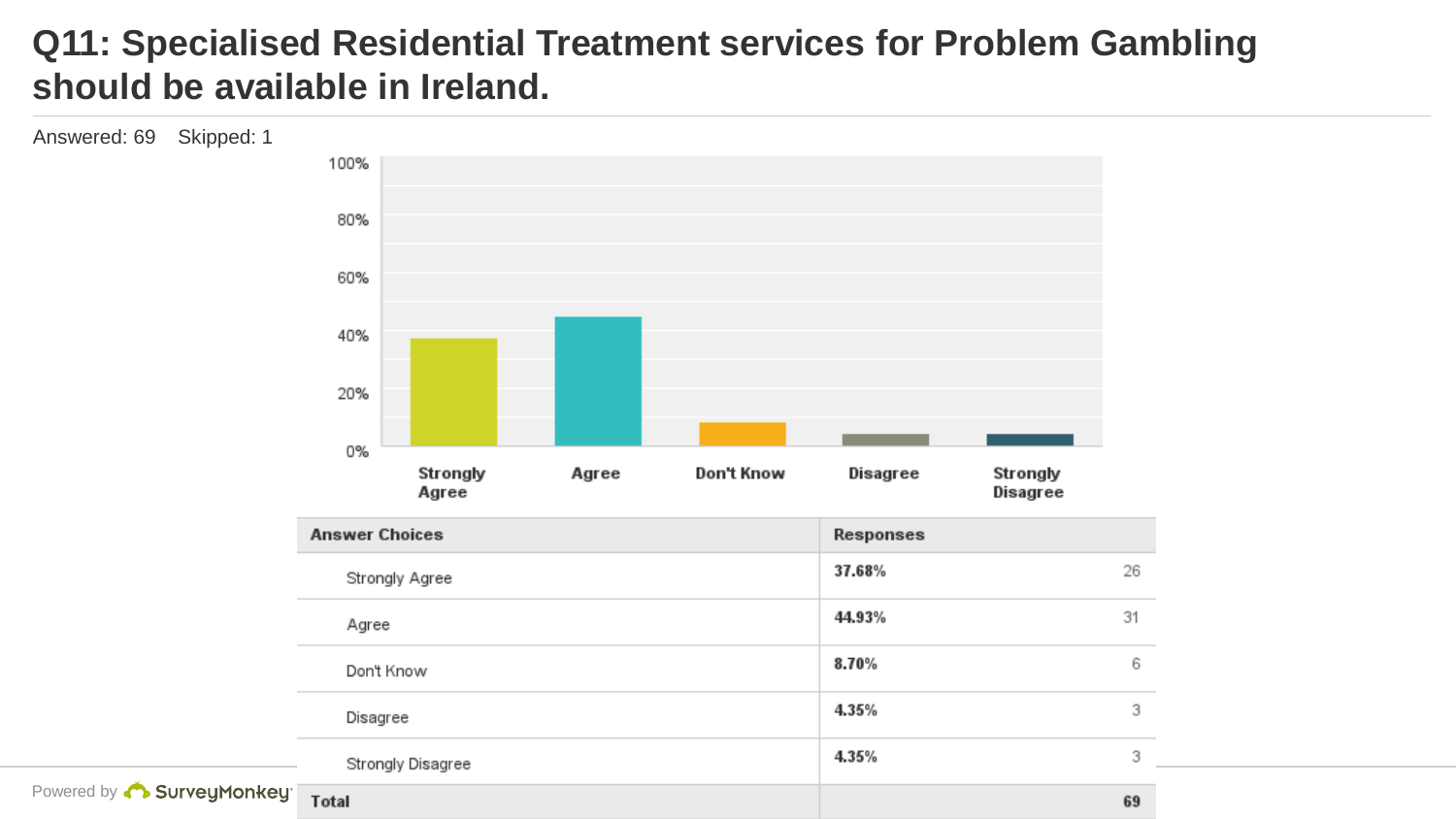#### **Q12: Specialised out-patient treatment services for Problem Gambling should be available in Ireland.**

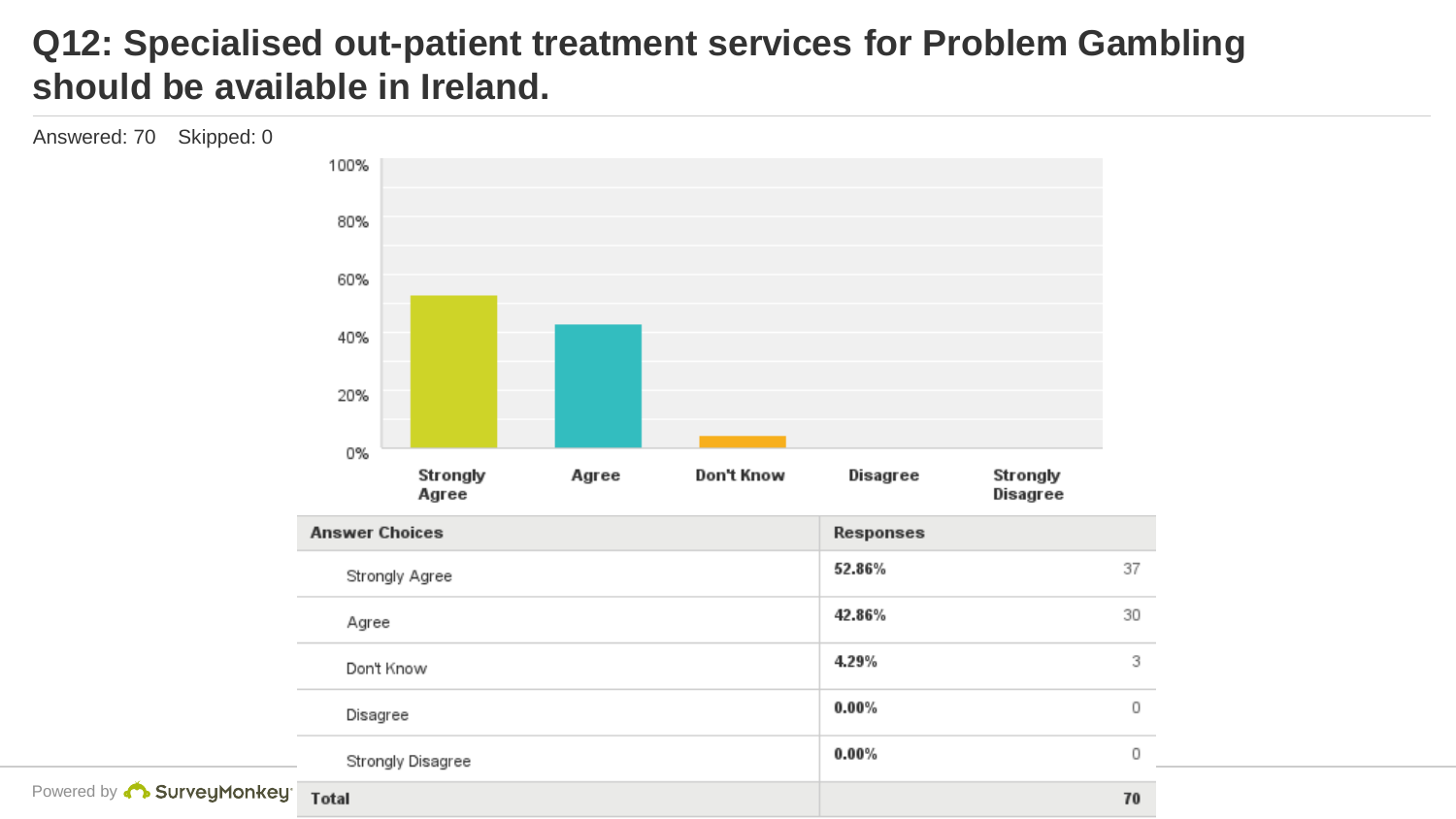#### **Q13: Educational Workshops for Family & Friends of Problem Gamblers would be beneficial.**

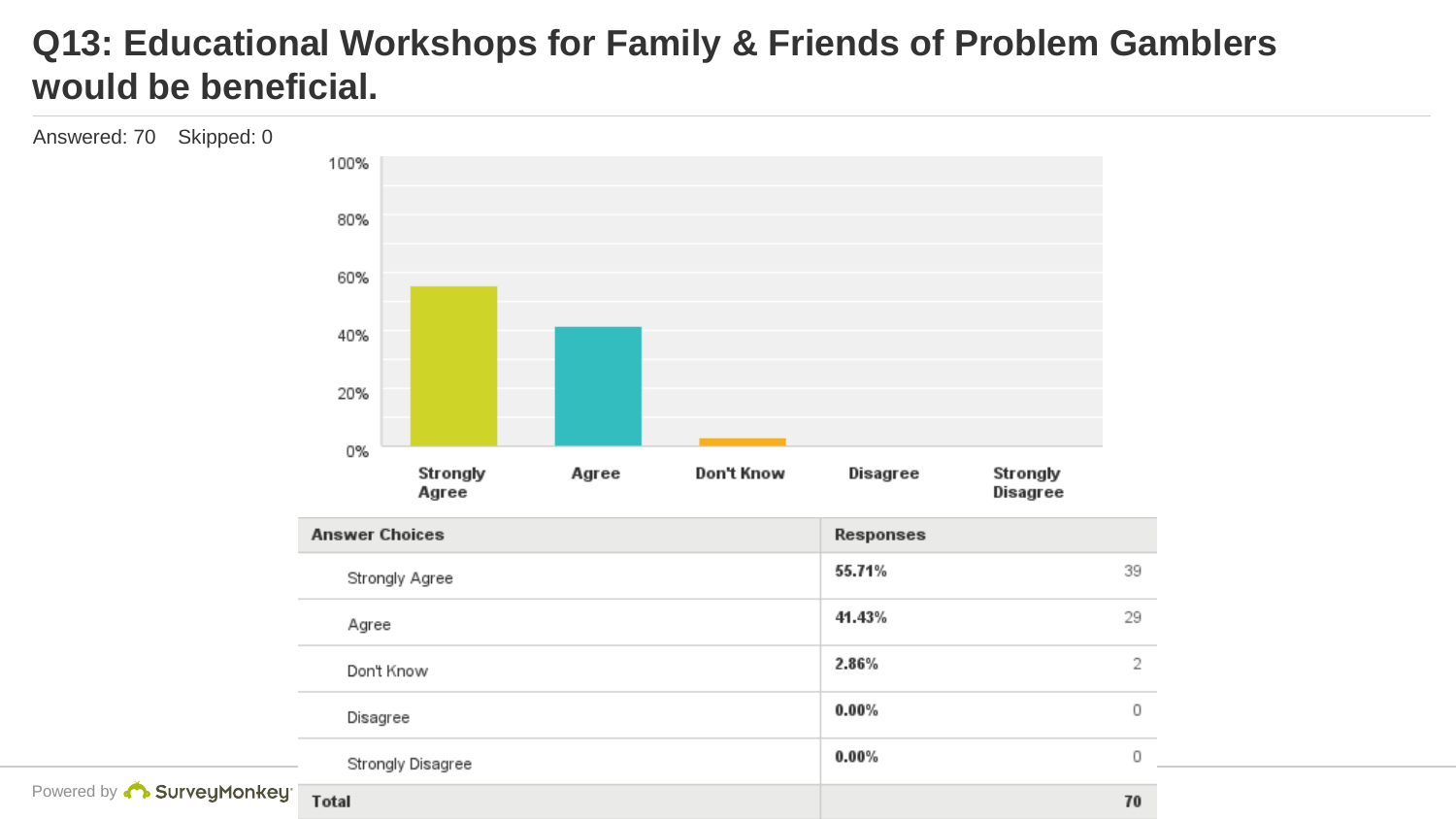### **Q14: I am happy with the amount of gambling advertising currently on Irish media (including social media).**

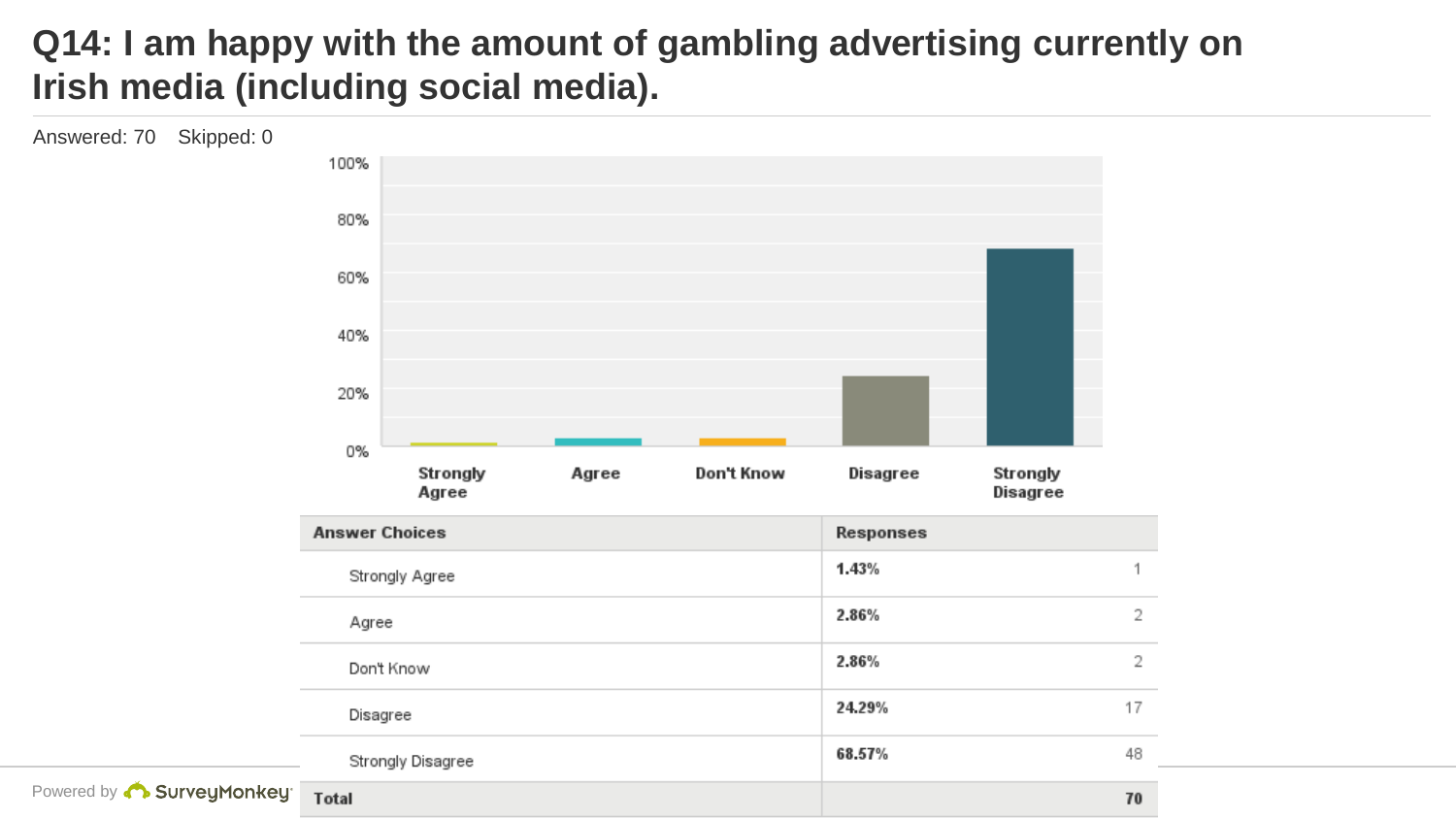#### **Q15: Dedicated support services for Family & Friends of Problem Gamblers would be beneficial.**

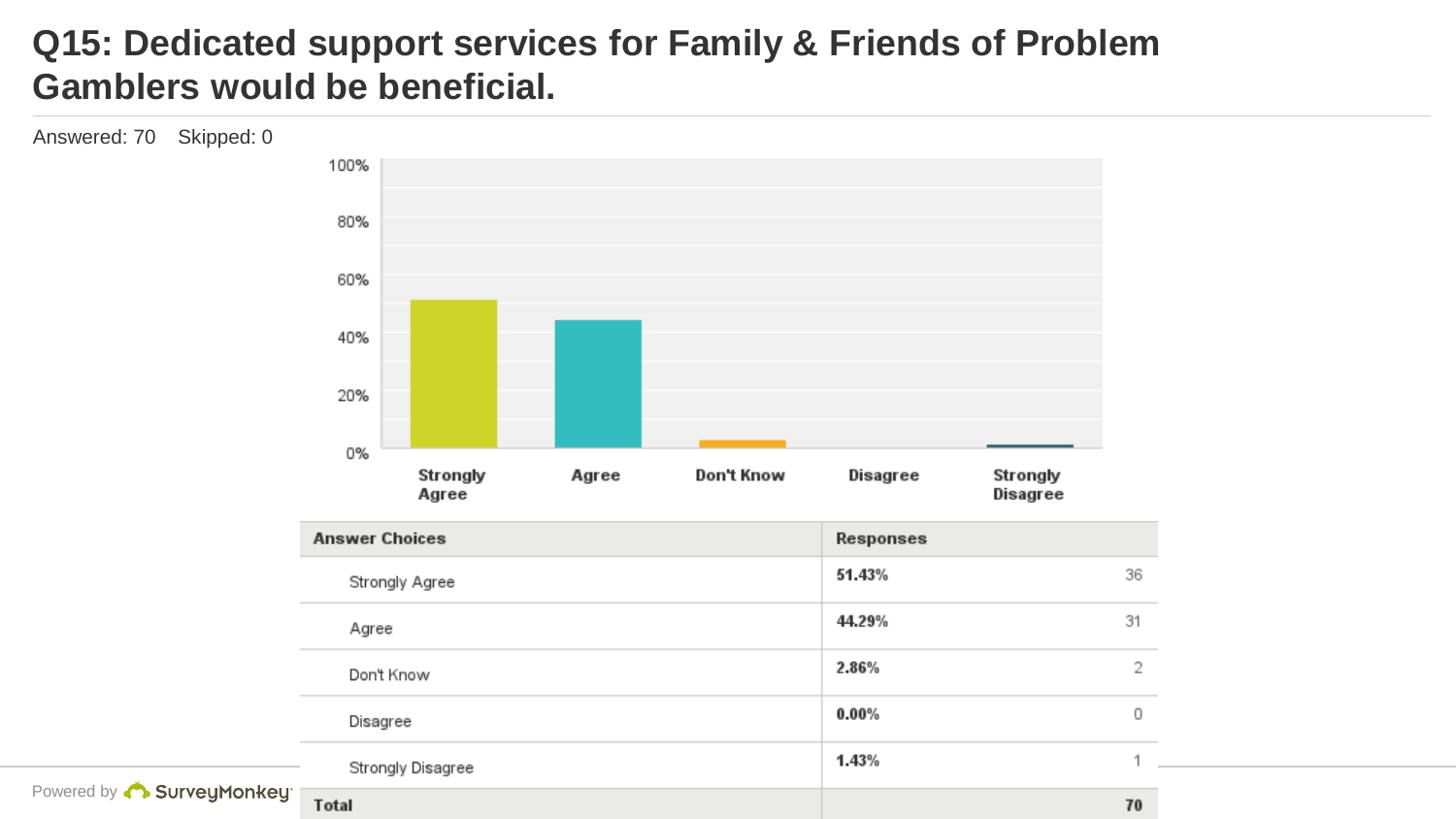#### **Q16: Raising awareness of the potential risks associated with gambling can have a beneficial impact.**

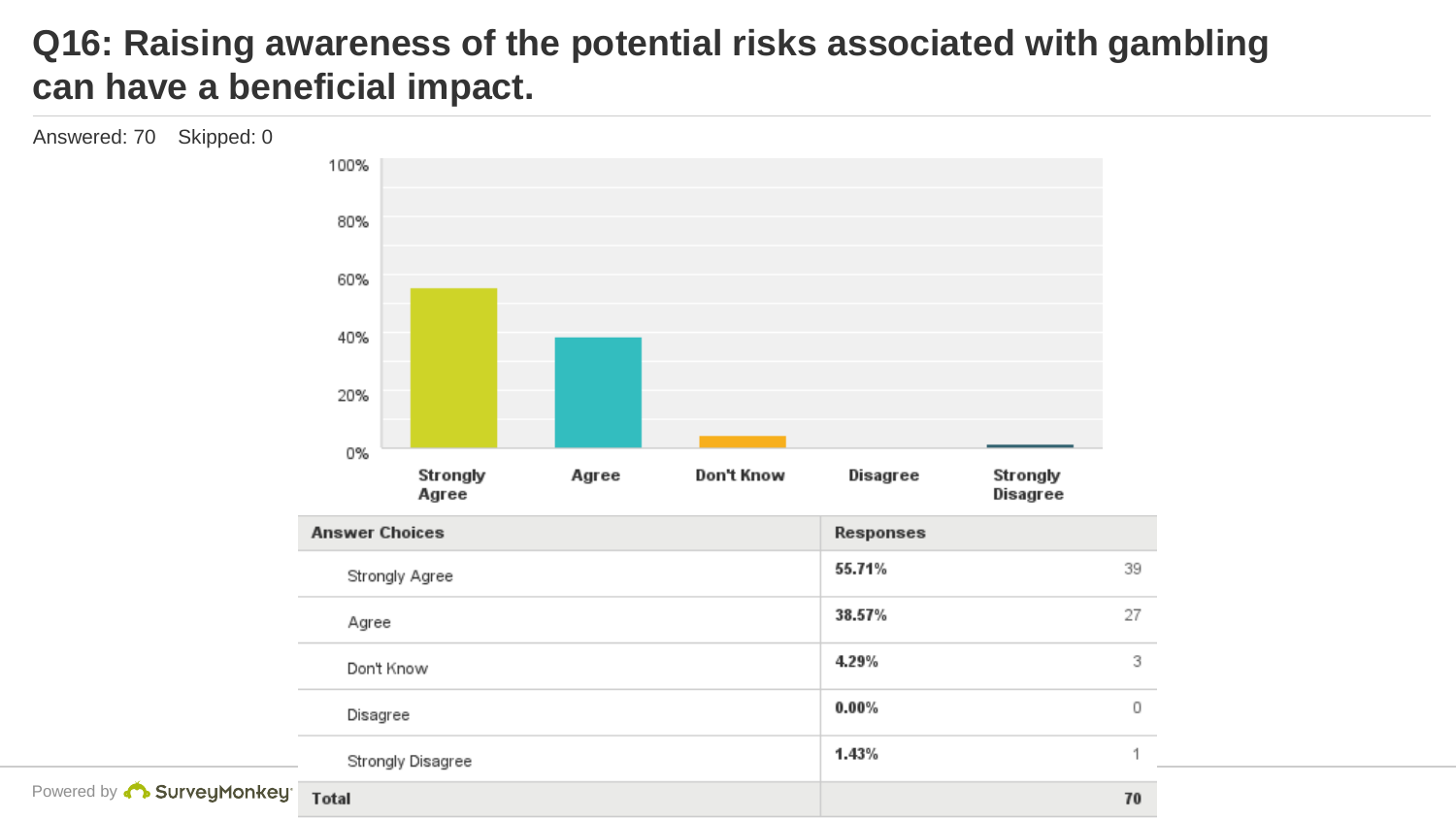#### **Q17: Regulation of the gambling industry in Ireland would be a 'Nanny State' approach.**

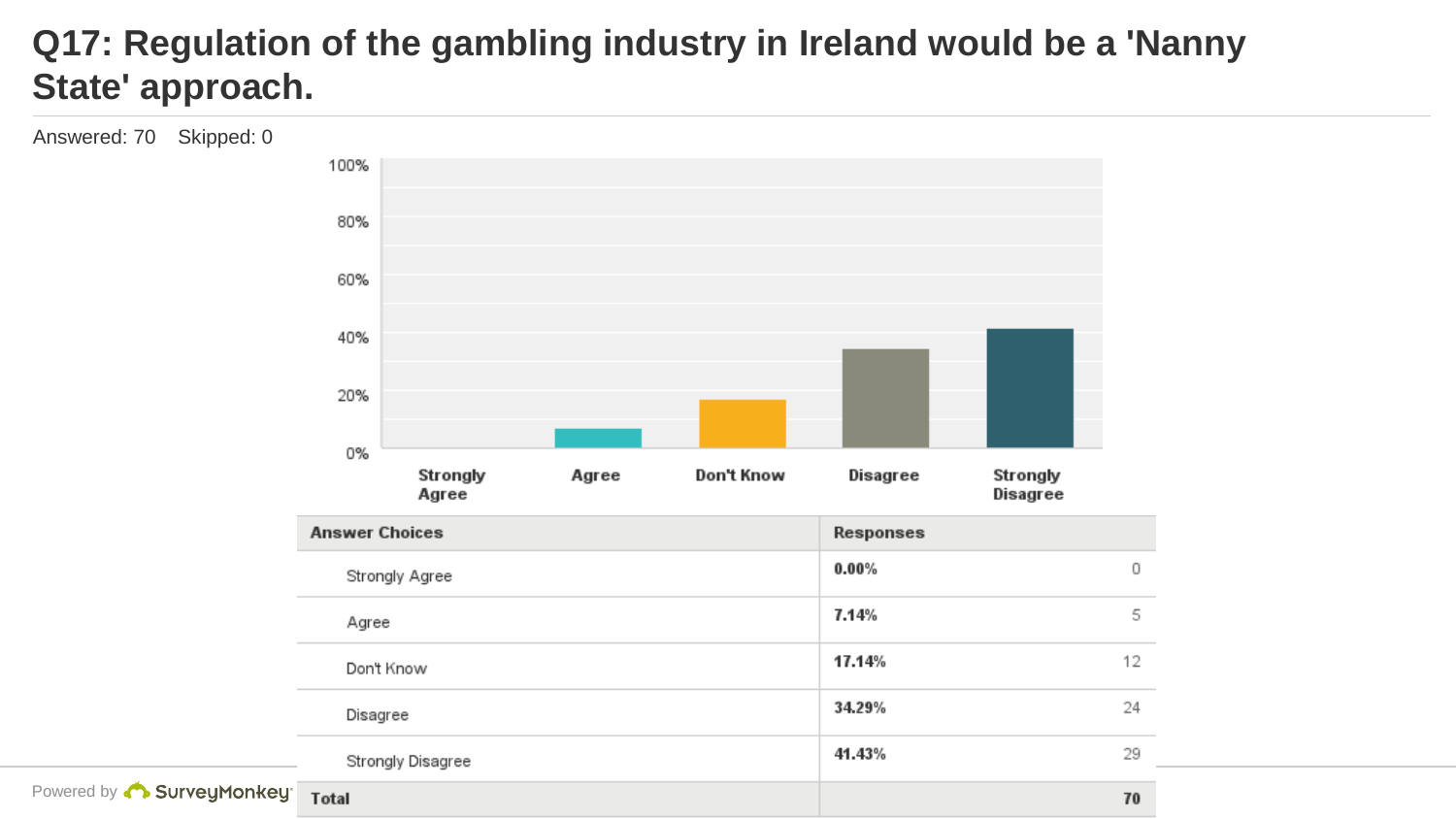# **Q18: In Ireland, the positive aspects of gambling outweigh the negatives.**

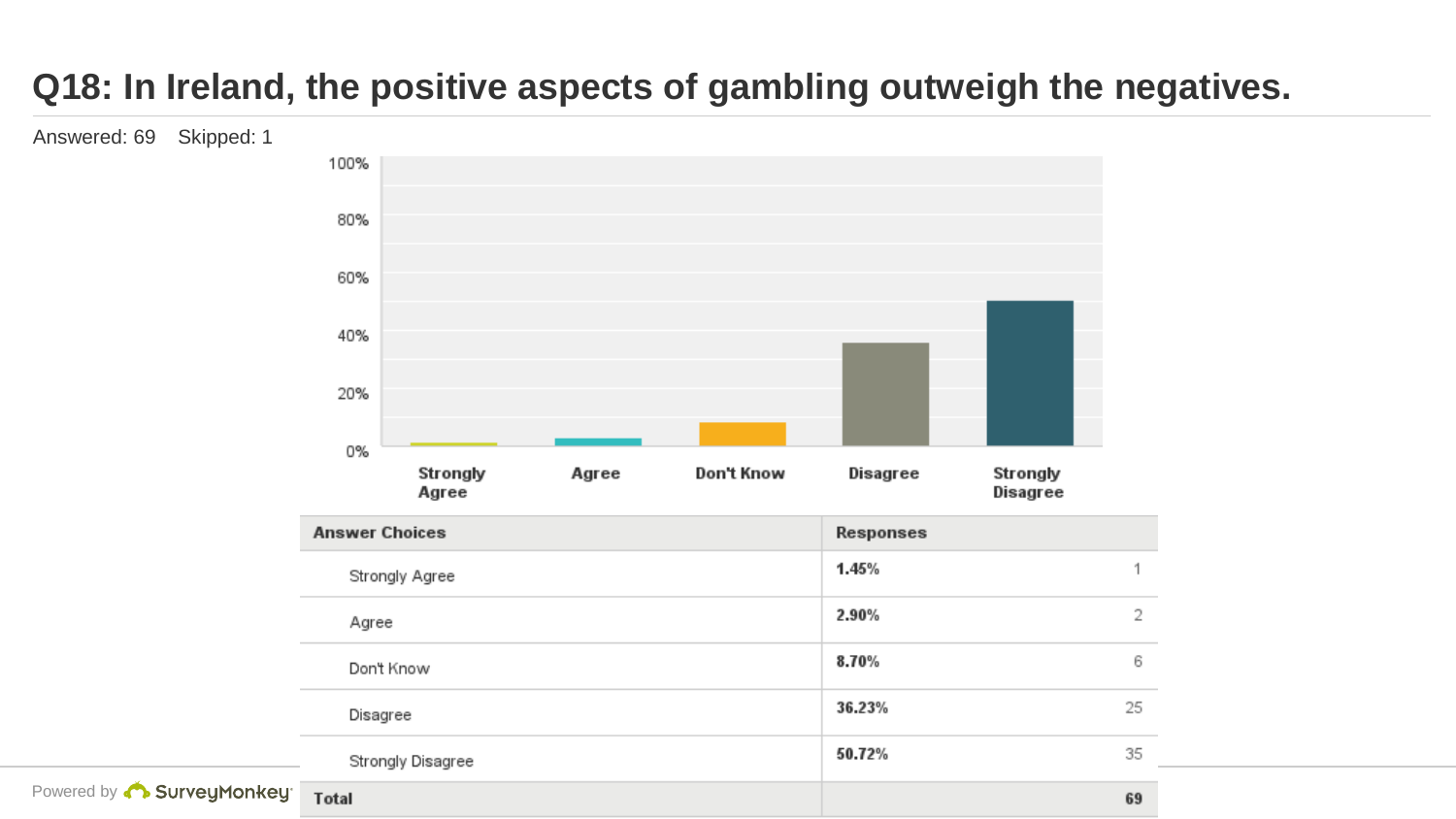#### **Q19: Problem Gambling support services should collaborate with the Gambling Industry.**